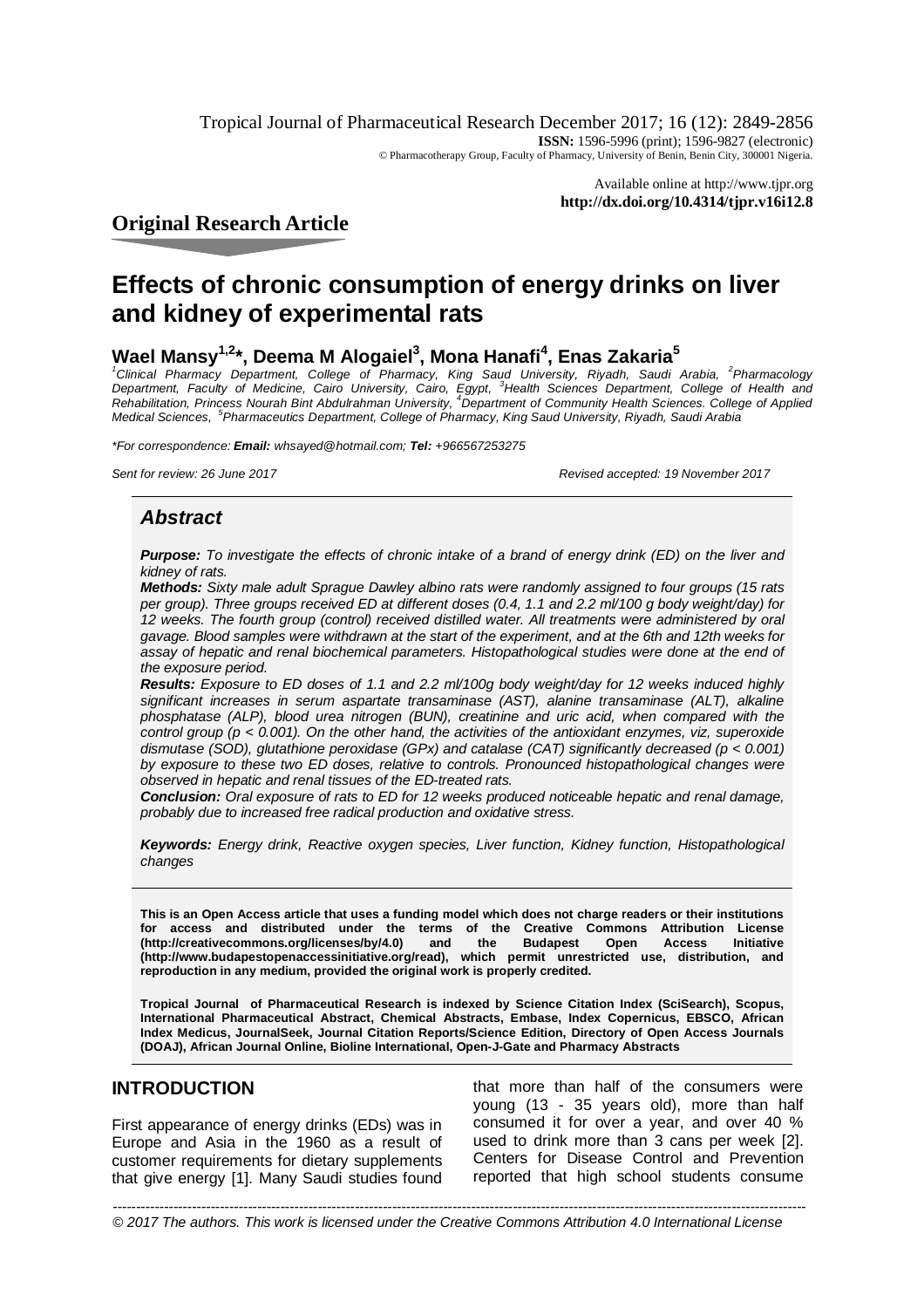EDs almost at the same rate as they consume soda [1]. Indeed, the rate of ED consumption might be higher than estimated levels in this self-reporting survey, since such surveys usually have high probability of underestimation.

It has been revealed that EDs contain mainly taurine, glucuronolactone, caffeine, ginseng and guarana [3]. These substances, most of which act as stimulants, are not included in the list of materials under regulation by the Food and Drug Administration (FDA) of the United States of America. The levels of these stimulants vary amongst different brands of EDs, and in most cases, are higher than values allowable [4]. A study has shown that the caffeine levels in EDs are between 50 and 505 mg/ can, which are much higher than the caffeine content of one can of Coke (34 mg) [5].

Reports of significant, adverse health problems due to ingestion of EDs have increased in recent years. Indeed, in 2013, ED-associated emergency interventions by the US Substance Abuse and Mental Health Services Administration doubled from 10,068 in 2017 to over 20,000 in 2011 [6]. A major constraint in understanding the link between EDs and the adverse effects of their consumption is that very little is known about the toxicity of the various compounds present in them. However, based on reported cases of ED-associated health problems, and the well-established physiological effects of the active ingredients of EDs, it is very likely that the observed adverse effects of EDs are linked to their compositions [3]. Due to the aforementioned reasons we purposed this study to explore the toxic effects of prolonged intake of ED on hepatic and renal tissues of rats.

## **EXPERIMENTAL**

## **Energy drink**

The brand of ED used in the present study was "Red bull", product of Rauch Trading AG, Switzerland (manufactured for Red Bull GmbH, Austria). It was purchased from a local store in Riyadh, Saudi Arabia.

#### **Animal feeding**

Sixty (60) adult, male Sprague Dawley rats (mean weight  $= 115.5g$ ) were kept in the Animal House of College of Pharmacy, King Saud University. The rats were acclimatized under a 12h/12h light/dark photoperiod and under normal, healthy laboratory conditions at a mean temperature of  $25 \pm 2$  °C. The experiments were carried out in line with the recommendations of International Laboratory Animal Use and Care [7]. The study protocols and ethics were approved by the Animal Research and Ethical Committee of King Saud University (approval No. CAMS24/3334, June 2013).

## **Experimental design**

Four (4) groups of rats were used (15 rats/group). There was no bias in the allocation of rats to any group. Rats in the control group (G1) were maintained on the basal diet and distilled water throughout the experiment. Three levels of ED exposure were used: mild, moderate and high ED. Rats in the mild ED intake group (G2) was given low dose of ED (0.4 ml / 100 g body weight / day) to simulate low human consumption pattern (280 ml/ED can), while the moderate ED group (G3) received 1.1 ml /100g body weight / day, to reflect moderate human consumption level of 770ml (about 3 cans of ED). The high ED intake group (G4) was given 2.2 ml/100 g body weight/day to mimic estimated high human consumption level of 1540 ml (about six cans). All treatments were given by gavage, and lasted for 12 weeks.

#### **Sample collection**

Prior to the commencement of ED exposure, blood samples were taken from the retrobulbar venous plexus for the determination of various basal biochemical parameters. Blood samples were also drawn through the same route at the 6th week (mid-way) and at the end (12th week), for similar assays. The samples were allowed to coagulate and the sera were stored at -20 °C prior to assay of AST, ALT, BUN and ALP. Moreover, plasma samples from blood collected in anticoagulant bottles were frozen at  $-20$  °C and used for assay of CAT activity. The pellet (erythrocytes) was washed thrice in 3 mL of physiological saline, and centrifuged for 10 min at 3000 x g. The erythrocytes were thereafter hemolyzed with 1.5 volume of distilled water,<br>and the hemolysate was clarified by and the hemolysate was centrifugation for 15 min at 10,000 x g and 4  $^{\circ}$ C. The resultant supernatant was used for the assay of the activities of the antioxidant enzymes GPx and SOD.

## **Histological examination**

Blood samples were taken at the expiration of week 12, and all rats were sacrificed by decapitation. Liver and kidney samples were immediately excised and processed for light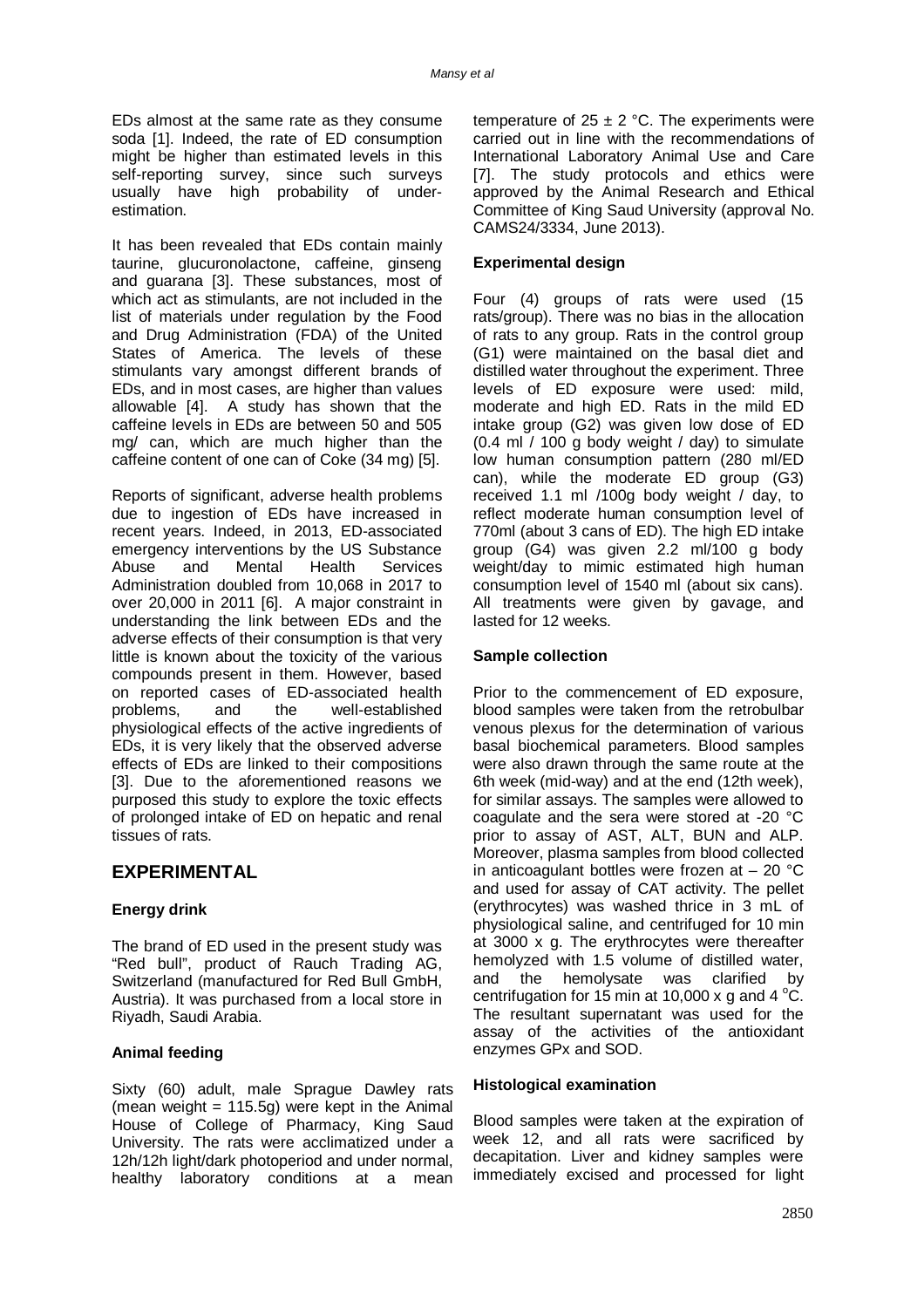microscopy and histological investigation using standard methods. Specimens were fixed in 10 % neutral formalin and stained with hematoxylin and eosin.

#### **Biochemical analysis**

The activities of ALT, ALP and AST, and the levels of creatinine, BUN and uric acid were measured colorimetrically using Randox UV kinetic method kits (Randox, USA) in line with the manufacturer's protocol [8]. Plasma catalase (CAT) and erythrocyte SOD and GPx activities were also assayed colorimetrically using Randox assay kits (Randox, USA) according to the procedures specified by the kit manufacturer [9,10].

#### **Statistical analysis**

Data are presented as mean  $\pm$  SE. One-way analysis of variance (ANOVA) was used for assessing differences among groups. This was followed by Bonferroni post-hoc paired comparison using Windows SPSS version 20.0 (SPSS Inc., Chicago IL, USA). *P* < 0.05 was taken as indicating statistically significant differences.

## **RESULTS**

#### **Liver function**

Rats treated with either moderate or high doses of ED had significant increases in serum AST,

ALT and ALP levels at weeks 6 and 12 of the experimental period, when compared with their baseline levels and corresponding levels in the control group. These results are shown in Tables 1, 2 and 3 below.

#### **Kidney function**

The effects of the three doses of ED on kidney function of rats are presented in Tables 4, 5 and 6. Rats exposed to high doses of ED had significant increases in serum creatinine, BUN and uric acid levels at week 12 when compared with the baseline levels of these parameters, and the corresponding values in the control group.

#### **Activity of antioxidant enzymes**

The effect of the three doses of ED on levels of some antioxidant enzymes in rats are presented in Tables 7, 8 and 9. Exposure to high dose of ED led to significant decreases in SOD, GPx and CAT activities at 12 weeks of the experimental period, relative to their baseline levels and the corresponding levels in the control group.

#### **Histological features**

The general architecture of the liver and the kidneys in G4 were distorted with congestion of central and portal veins and inflammation of portal areas as shown in Figure 1 I. Proliferation of bile ducts and starting fibrosis appears in Figure 1 II.

**Table 1:** Serum AST (U/L) levels of rats treated daily by different concentrations of energy drinks for 12 weeks

| Group                     | Initial                       | End (12 weeks)<br>Half-way (6 weeks) |                                 | P-value |  |
|---------------------------|-------------------------------|--------------------------------------|---------------------------------|---------|--|
| Group 1: (control)        |                               | $68.60 \pm 4.70$ <sup>a1</sup>       | $67.77 \pm 3.81$ <sup>a1</sup>  | 0.83    |  |
| Group 2:(0.4 ml/100g/day) | $66.20 \pm 4.55$ <sup>1</sup> | 78.21±4.76 <sup>ab12</sup>           | 91.21±4.76 $b2$                 | 0.001   |  |
| Group 3:(1.1 ml/100g/day) |                               | 93.43 $\pm$ 6.91 <sup>b2</sup>       | $122.69 \pm 6.86$ <sup>c3</sup> | 0.001   |  |
| Group 4:(2.2 ml/100g/day) |                               | 128.57±6.83 <sup>c2</sup>            | $190.62 \pm 3.61$ <sup>d3</sup> | 0.001   |  |
| P-value                   | 1.00                          | 0.001                                | 0.001                           |         |  |

*Data are expressed as mean ± SE (n = 15); mean values with different alphabet superscripts within a column differ significantly (p<0.05); mean values not sharing a superscript digit in a row indicate significant difference at p < 0.05*

**Table 2:** Serum ALT (U/L) levels of rats treated daily by different concentrations of energy drinks for 12 weeks

| Group                     |                | P-value                        |                                |       |
|---------------------------|----------------|--------------------------------|--------------------------------|-------|
|                           | Initial        | Half-way (6 weeks)             | End (12 weeks)                 |       |
| Group 1: (control)        |                | $54.27 \pm 4.62$ <sup>a2</sup> | $58.92 + 3.99^{a2}$            | 0.04  |
| Group 2:(0.4 ml/100g/day) | $45.27 + 2.47$ | $59.09 \pm 2.66$ <sup>a2</sup> | $66.27 \pm 3.45$ <sup>a2</sup> | 0.001 |
| Group 3:(1.1 ml/100g/day) |                | 61.94 $\pm$ 4.23 $^{a2}$       | 69.13 $\pm$ 4.39 <sup>a2</sup> | 0.001 |
| Group 4:(2.2 ml/100g/day) |                | 90.79 $\pm$ 6.73 $^{b2}$       | 107.80 $\pm$ 7.90 $^{b2}$      | 0.001 |
| P-value                   | 1.00           | 0.001                          | 0.001                          |       |

*Data are expressed as mean ± SE (n = 15); mean values with different alphabet superscripts within a column differ significantly (p<0.05); mean values not sharing a superscript digit in a row indicate significant difference at p < 0.05*

2851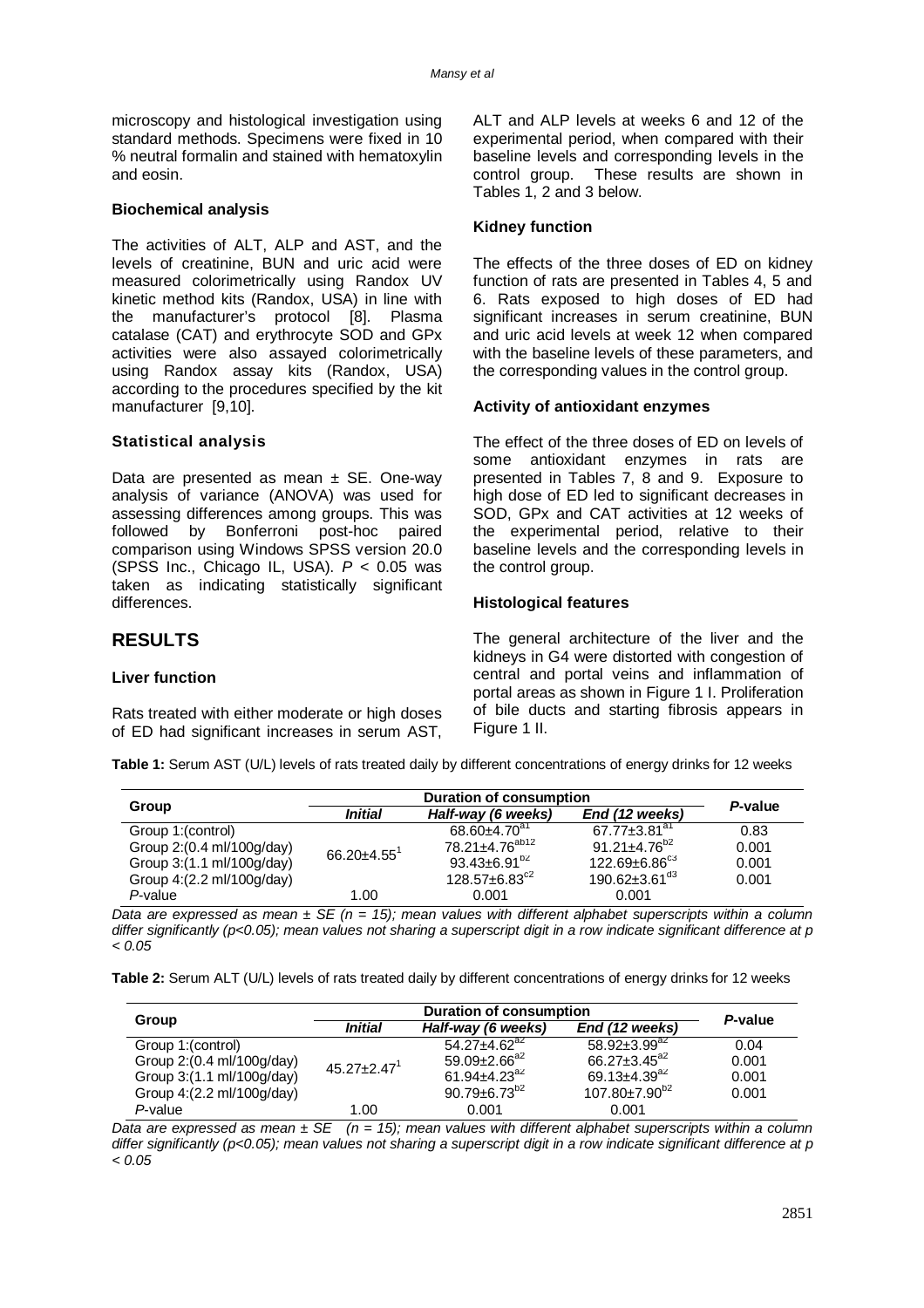**Table 3:** Serum ALP (U/L) levels of rats treated daily by different concentrations of energy drinks for 12 weeks

| Group                     | <i><b>Initial</b></i>           | Half-way (6 weeks)               | End (12 weeks)                   | P-value |  |
|---------------------------|---------------------------------|----------------------------------|----------------------------------|---------|--|
| Group 1: (control)        |                                 | $142.40 \pm 11.37$ <sup>a1</sup> | $133.69 \pm 8.71$ <sup>a1</sup>  | 0.91    |  |
| Group 2:(0.4 ml/100g/day) |                                 | $158.64 \pm 9.16^{ab1}$          | $182.64 \pm 9.16^{b1}$           | 0.06    |  |
| Group 3:(1.1 ml/100g/day) | $137.27 \pm 18.20$ <sup>1</sup> | $200.29 + 11.62^{b2}$            | $237.00+12.41^{c2}$              | 0.001   |  |
| Group 4:(2.2 ml/100g/day) |                                 | 300.86±15.70 <sup>c2</sup>       | $421.69 \pm 18.25$ <sup>d3</sup> | 0.001   |  |
| P-value                   | 1.00                            | 0.001                            | 0.001                            |         |  |

*Data are expressed as mean ± SE (n = 15); mean values with different alphabet superscripts within a column differ significantly (p<0.05); mean values not sharing a superscript digit in a row indicate significant difference at p < 0.05*

**Table 4:** Serum creatinine (mg/dL) levels of rats treated daily by different concentrations of energy drinks for 12 weeks

| Group                     | <b>Initial</b>    | Half-way (6 weeks)             | End (12 weeks)                 | P-value |  |
|---------------------------|-------------------|--------------------------------|--------------------------------|---------|--|
| Group 1: (control)        |                   | $0.43 \pm 0.03$ <sup>a12</sup> | $0.45 \pm 0.03$ <sup>a2</sup>  | 0.02    |  |
| Group 2:(0.4 ml/100g/day) |                   | $0.45 \pm 0.02$ <sup>a2</sup>  | $0.53 \pm 0.02$ <sup>ab2</sup> | 0.001   |  |
| Group 3:(1.1 ml/100g/day) | $0.33 \pm 0.02^1$ | $0.47 \pm 0.02^{ab2}$          | $0.58 + 0.05^{b2}$             | 0.001   |  |
| Group 4:(2.2 ml/100g/day) |                   | $0.57 \pm 0.04^{b2}$           | $0.73 \pm 0.03$ <sup>c3</sup>  | 0.001   |  |
| P-value                   | 1.00              | 0.001                          | 0.001                          |         |  |

*Data are expressed as mean ± SE (n = 15); mean values with different alphabet superscripts within a column differ significantly (p<0.05); mean values not sharing a superscript digit in a row indicate significant difference at p < 0.05*

**Table 5:** Blood urea nitrogen (mg/dL) levels of rats treated daily by different concentrations of energy drinks for 12 weeks

| Group                     | <i><b>Initial</b></i>        | Half-way (6 weeks)             | End (12 weeks)                 | P-value |
|---------------------------|------------------------------|--------------------------------|--------------------------------|---------|
| Group 1: (control)        |                              | $10.23 \pm 0.33$ <sup>a2</sup> | $8.68 \pm 0.44$ <sup>a12</sup> | 0.84    |
| Group 2:(0.4 ml/100g/day) |                              | $10.60 + 0.48^{a2}$            | $11.54 \pm 0.48^{b2}$          | 0.001   |
| Group 3:(1.1 ml/100g/day) | $7.57 \pm 0.55$ <sup>1</sup> | $18.70 \pm 0.60^{b2}$          | $19.79 \pm 0.64$ <sup>c2</sup> | 0.001   |
| Group 4:(2.2 ml/100g/day) |                              | $17.41 \pm 0.59^{b2}$          | $23.48 \pm 0.63$ <sup>d3</sup> | 0.001   |
| $P$ -value                | 1.00                         | 0.001                          | 0.001                          |         |

*Data are expressed as mean ± SE (n = 15); mean values with different alphabet superscripts within a column differ significantly (p<0.05); mean values not sharing a superscript digit in a row indicate significant difference at p < 0.05*

**Table 6:** Serum uric acid (mg/dl) levels of rats treated daily by different concentrations of energy drinks for 12 weeks

| Group                     | <i><b>Initial</b></i> | End (12 weeks)              | P-value                       |       |
|---------------------------|-----------------------|-----------------------------|-------------------------------|-------|
| Group 1: (control)        |                       | $2.41 + 0.21$ <sup>a1</sup> | $2.31 + 0.19^{a}$             | 0.84  |
| Group 2:(0.4 ml/100g/day) |                       | $2.57 \pm 0.10^{a2}$        | $2.71+0.11^{b3}$              | 0.001 |
| Group 3:(1.1 ml/100g/day) | $2.37 \pm 0.10^{1}$   | $3.07 \pm 0.12^{b2}$        | $3.28 \pm 0.13$ <sup>c2</sup> | 0.001 |
| Group 4:(2.2 ml/100g/day) |                       | $3.46 \pm 0.15^{b2}$        | $3.89 \pm 0.16$ <sup>d3</sup> | 0.001 |
| P-value                   | 1.00                  | 0.001                       | 0.001                         |       |

*Data are expressed as mean ± SE (n = 15); mean values with different alphabet superscripts within a column differ significantly (p<0.05); mean values not sharing a superscript digit in a row indicate significant difference at p < 0.05*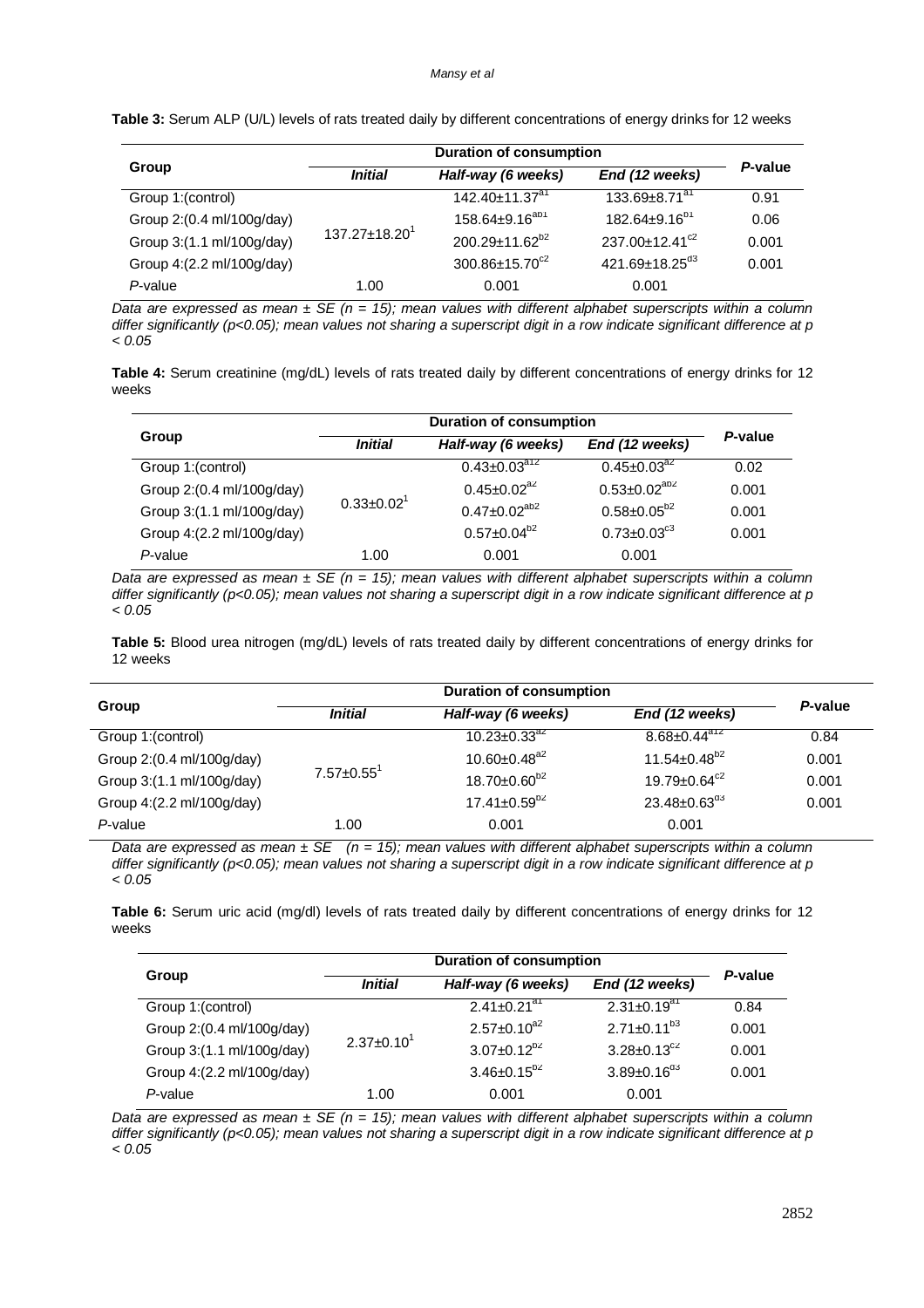#### *Mansy et al*

|  |                                                                     |  |  | Table 7: Superoxide dismutase (SODs, units/mL) level in erythrocytes of male rats orally and daily |  |  |  |
|--|---------------------------------------------------------------------|--|--|----------------------------------------------------------------------------------------------------|--|--|--|
|  | administrated different concentration of energy drinks for 12 weeks |  |  |                                                                                                    |  |  |  |

|                           |                   | P-value                       |                               |       |
|---------------------------|-------------------|-------------------------------|-------------------------------|-------|
| Group                     | Initial           | Half-way (6 weeks)            | End (12 weeks)                |       |
| Group 1: (control)        |                   | $0.22 \pm 0.02$ <sup>a1</sup> | $0.23 \pm 0.02$ <sup>a1</sup> | 0.75  |
| Group 2:(0.4 ml/100g/day) | $0.20 \pm 0.02^1$ | $0.21 \pm 0.02$ <sup>a1</sup> | $0.21 \pm 0.02$ <sup>a1</sup> | 0.99  |
| Group 3:(1.1 ml/100g/day) |                   | $0.20 \pm 0.01$ <sup>a1</sup> | $0.19 \pm 0.01$ <sup>a1</sup> | 0.77  |
| Group 4:(2.2 ml/100g/day) |                   | $0.17 \pm 0.01$ <sup>a1</sup> | $0.09 \pm 0.01^{b2}$          | 0.001 |
| P-value                   | 1.00              | 0.26                          | 0.001                         |       |

*Data are expressed as mean ± SE (n = 15); mean values with different alphabet superscripts within a column differ significantly (p<0.05); mean values not sharing a superscript digit in a row indicate significant difference at p < 0.05*

**Table 8:** Glutathione Peroxidase (nmol/min/mL) level in erythrocyte of rats treated daily by different concentrations of energy drinks for 12 weeks

|                           |                               | P-value                        |                                |       |
|---------------------------|-------------------------------|--------------------------------|--------------------------------|-------|
| Group                     | <i><b>Initial</b></i>         | Half-way (6 weeks)             | End (12 weeks)                 |       |
| Group 1: (control)        |                               | $78.91 \pm 2.08$ <sup>a1</sup> | $77.30 \pm 1.45$ <sup>a1</sup> | 0.47  |
| Group 2:(0.4 ml/100g/day) | $80.30 \pm 1.45$ <sup>1</sup> | 76.07±1.98 <sup>a12</sup>      | 73.92±0.85 <sup>a2</sup>       | 0.02  |
| Group 3:(1.1 ml/100g/day) |                               | $56.31 \pm 3.19^{62}$          | $53.40 \pm 3.19^{b2}$          | 0.001 |
| Group 4:(2.2 ml/100g/day) |                               | $45.86 \pm 2.49$ <sup>c2</sup> | $42.69 \pm 2.41$ <sup>c2</sup> | 0.001 |
| P-value                   | 1.00                          | 0.001                          | 0.001                          |       |

*Data are expressed as mean ± SE (n = 15); mean values with different alphabet superscripts within a column differ significantly (p<0.05); mean values not sharing a superscript digit in a row indicate significant difference at p < 0.05*

**Table 9:** Plasma catalase (nmol/min/mL) level of rats treated daily by different concentrations of energy drinks for 12 weeks

|                           |                                                               | P-value                        |                                |      |
|---------------------------|---------------------------------------------------------------|--------------------------------|--------------------------------|------|
| Group                     | <i><b>Initial</b></i><br>End (12 weeks)<br>Half-way (6 weeks) |                                |                                |      |
| Group 1: (control)        |                                                               | $15.69 \pm 1.40$ <sup>a1</sup> | $14.82 \pm 1.37$ <sup>a1</sup> | 0.86 |
| Group 2:(0.4 ml/100g/day) | $14.78 \pm 1.18$ <sup>1</sup>                                 | 14.46±1.31 <sup>a1</sup>       | $13.20 \pm 0.99$ <sup>a1</sup> | 0.61 |
| Group 3:(1.1 ml/100g/day) |                                                               | $13.96 \pm 1.28$ <sup>a1</sup> | $12.97 \pm 1.29$ <sup>a1</sup> | 0.60 |
| Group 4:(2.2 ml/100g/day) |                                                               | 12.74±0.83 <sup>a12</sup>      | $10.17 \pm 0.73$ <sup>a2</sup> | 0.01 |
| P-value                   | 1.00                                                          | 0.45                           | 0.07                           |      |

*Data are expressed as mean ± SE (n = 15); mean values with different alphabet superscripts within a column differ significantly (p < 0.05); mean values not sharing a superscript digit in a row indicate significant difference at p < 0.05*

Marked dilatation and congestion of veins and severe inflammation of the interstitial as shown in Figure 1 III. Remnants of destroyed tubules were seen within areas of inflammation with signs of degeneration, necrosis, loss of cellular details and cell boundaries as shown in Figure 1 IV.

## **DISCUSSION**

This study has demonstrated that oral administration of ED to rats for 12 weeks resulted in varying degrees of liver and kidney damage. This was evident in the ED-induced significant elevations in serum AST, ALT and ALP, creatinine, BUN and uric acid levels. Increases in the blood levels of hepatic enzymes serve as reliable indicators of liver damage by toxic agents. Similar increases have been reported in serum AST, ALT and ALP of rats exposed to caffeinated EDs [11]. It has been

demonstrated that rats administered ED alone or in combination with alcohol showed higher serum total bilirubin, ALT, ALP and AST than untreated controls [12].

In the present study, serum uric acid and creatinine concentrations were significantly increased in ED-treated rats. Increases in blood levels of uric acid and creatinine are usually associated with impaired kidney function [13]. These results are in agreement with the findings of Khayyat and his colleagues who reported that EDs induced elevations in serum urea, uric acid and creatinine [14]. These researchers suggested that caffeine induced the elevations in urea, uric acid and creatinine through inhibition of A2A adenosine receptors, resulting in the development of interstitial inflammation, increased proteinuria and deleterious changes in renal function and structure [14].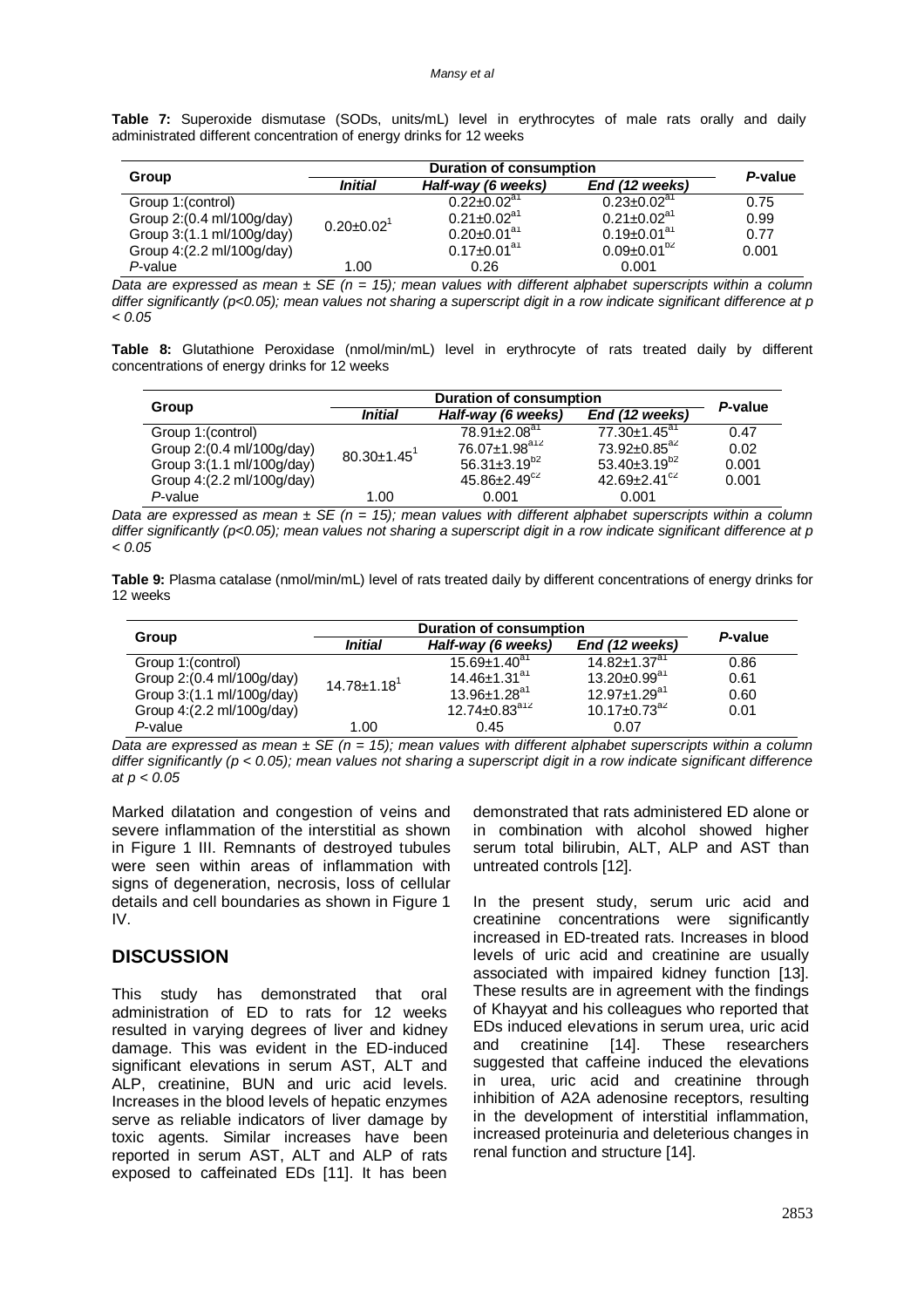

**Figure 1:** Light micrographs of liver (I and II) and kidney (III and IV) sections of rat in G 4 (highest EDexposed group). Specimens were fixed in 10% neutral formalin and stained with H & E, magnification 100 μm. **I**: Showing a markedly dilated and congested portal vein (PV). The portal area shows starting fibrosis (F), inflammatory cellular infiltration (I), and bile duct proliferation (asterisks). Hepatocytes at the periphery of the lobules show undergoing degeneration and necrosis with shrunken or disappearing nuclei (arrows). **II**: Showing distorted general architecture of the liver, congestion of a portal vein (PV) and inflammation (I) in portal areas as well as between hepatocytes which also show marked vacuolation mainly at the peripheries of lobules (arrows). **III**: Showing distorted general architecture, marked dilatation and congestion of veins (V) and severe inflammation of the interstitial tissue (I). Some renal corpuscles are reduced in size with narrowing of the urinary space (arrows). **IV:** Showing a markedly dilated vein (V), a renal corpuscle with a markedly shrunken glomerulus (G) and a markedly widened urinary space (asterisk). The renal corpuscle is surrounded by starting Fibrosis (F). The tubular cells show signs of degeneration and necrosis with loss of cellular details and cell boundaries (arrows)

However, some other ED-based studies reported findings that are at variance with these results. For example, it has been reported that consumption of EDs was associated with higher plasma total protein and lowered levels of creatinine, albumin and uric acid [16]. Yet other researchers found no significant association between caffeine intake and the serum levels of urea and creatinine in rats [17]. These disparities on the effect of ED may be attributed to lack of uniformity in the composition of these energy beverages.

The present study also revealed that ED exposure led to increased oxidative stress in the rats. This was evident in the ED-induced significant decreases in activities of SOD, CAT

and GPx. These enzymes are important antioxidants which work in concert with the nonenzymatic antioxidant system to protect cells from oxidative damage by free radicals [18]. Indeed, the antioxidant enzymes are the first line of defense which protects cells from oxidative stress-induced damage. Superoxide dismutase (SOD) neutralizes the highly reactive superoxide anion by converting it to hydrogen peroxide, which is in turn degraded to water by GPx and CAT [19]. The significant reductions in blood levels of these enzymes, especially in the rats that received medium and high doses of ED, might be due to ED-induced increases in superoxide radical, thereby overwhelming the neutralizing capacities of the antioxidant enzymes.

Studies have shown that exposure of human cells to high levels of caffeine induced a prooxidant environment in the cells, leading to increased protein oxidation, while low levels of caffeine had no effect on the antioxidant capacity of cells [20]. It has been demonstrated that caffeine significantly increased BUN levels, resulting in the activation of xanthine oxidase which in turn, stimulated the oxidation of xanthine to uric acid, and generation of superoxide anion and  $H_2O_2$  [21]. The interaction between  $H_2O_2$  with O2 produces free radicals. On the other hand, several studies have independently demonstrated the antioxidant properties of many components of ED such as taurine, ginseng, caffeine and guarana [21].

The pattern of variations seen in liver and kidney function parameters of rats exposed to the different doses of ED was in agreement with the lesions in the photomicrographs of these tissues. The observed lesions are most likely a consequence of the deleterious effects of ED. It can be reasonably suggested that the lesions were brought about by tissue damage arising from ED-induced oxidative stress. These results are consistent with a previous report on evidence of hepatotoxicity and alterations in liver ultrastructure in rats treated with different types of EDs [22]. In another study, the lesions in liver and kidney tissues were attributed to potential reaction of taurine with some other active ED ingredient such as caffeine [23]. In addition, Khayyat and his colleagues found that rats treated with EDs had hepatic cytoplasmic vacuolations due to presence of lipid droplets which were attributed to deteriorative changes within hepatocytes [22].

Many investigators are in agreement on the adverse effects of ED as obtained in the present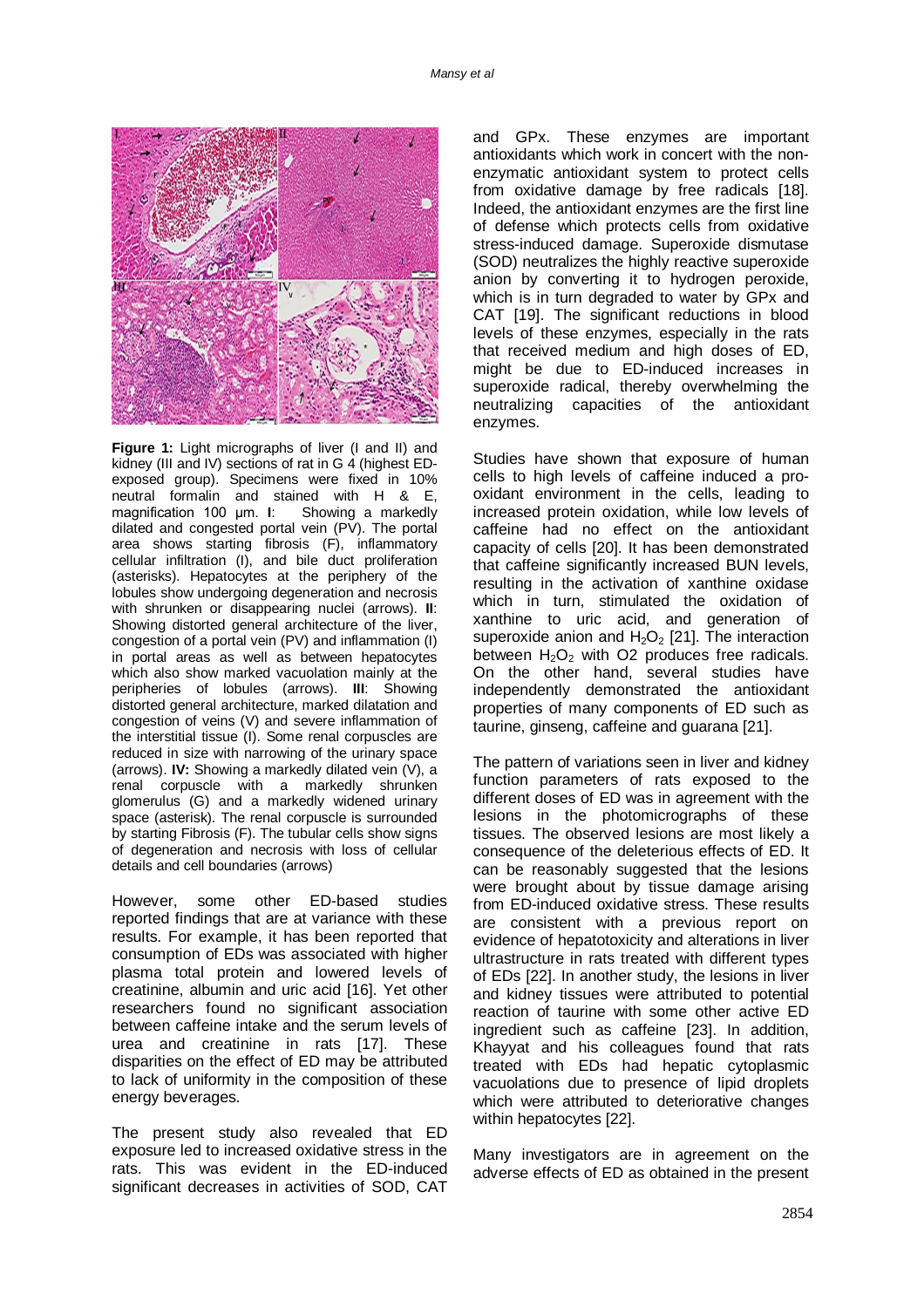study [11]. However, others reported that Power Horse and Red Bull significantly influenced liver enzyme activities but had no significant influence liver histopathology [16]. Some researchers reported irregular outlines and pyknosis in the nuclei of hepatocytes, and numerous mitotic figures [17].These changes may be attributed to the toxic effects of caffeine, and the harmful effects of preservative substances added to EDs, such as sodium benzoate [24]. However, it has been reported that ED-induced hepatocyte damage was reversible as indicated by blood chemistry analysis and histopathological studies of the organs of animals in the recovery group [19].

## **CONCLUSION**

The results of this study demonstrate that exposure of rats to high doses of Red bull for 12 weeks leads to liver and kidney damage. The pronounced reduction in the blood levels of key antioxidant enzymes suggests that the harmful effects of Red bull are mediated through increased ROS generation and oxidative stress. If animal-to-man extrapolation is permitted, these results call for restraint and caution in the consumption of Red bull and other EDs. Thus, the need for adequate public awareness cannot be over-emphasized.

## **DECLARATIONS**

#### *Acknowledgement*

The authors greatly appreciate the efforts of Dr Mohammad Atteya, Assistant Professor of Histology, Anatomy Department, College of Medicine, King Saud University in preparing, interpreting and writing reports for the histopathological aspects of this work.

#### *Conflict of Interest*

No conflict of interest is associated with this work.

#### *Contribution of Authors*

We declare that this work was done by the authors named in this article and all liabilities pertaining to claims relating to the content of this article will be borne by the authors. Mansy and Hanafi designed the study and drafted the manuscript, Alogaiel participated in the whole experimental work and statistical analysis. Zakaria, Alogaiel and Mansy critically reviewed the manuscript. All authors read and approved the final manuscript.

## **REFERENCES**

- *1. Reissig C, Strain EC, Griffiths RR. Caffeinated energy drinks a growing problem. Drug Alcohol Depend 2009; 99: 1-10.*
- *2. Elsoadaa S, Hejazi H, Sonbul A, Fayyadhah S, Al-Ahdal S, Al-Turkistani S, Zarad R, AL- Harithy M. Prevalence of Energy Drinks Consumption among Adolescents and Young Adults in Makkah, KSA. J Health Med Nursing 2016; 33: 79-90.*
- *3. Seifert SM, Schaechter JL, Hershorin ER, Lipshultz SE. Health effects of energy drinks on children, adolescents, and young adults. Pediatrics 2011; 127: 511–528*
- *4. Tanne JH. New York attorney general investigates energy drink makers. BMJ 2012; 345: e6108.*
- *5. Burrows T, Pursey K, Neve M, Stanwell P. What are the health implications associated with the consumption of energy drinks? A systematic review. Nutr Rev 2013; 71: 135–148*
- *6. Ali F, Rehman H, Babayan Z, Stapleton D. & Divya-Devi J. Energy drinks and their adverse health effects: a systematic review of the current evidence. Postgrad Med J 2015; 127(3): 308-322*
- *7. National Research Council. 2011. Guide for the Care and Use of Laboratory Animals: Eighth Edition. Washington, DC: The National Academies*
- *8. Bergmeyer HV, Methods of Enzymatic analysis. Weinheim Verlag Chemie 1984; 3: 92.*
- *9. Aly NM, Abou-El-khear RK, El-Bakary AS. Immunological, haematological studies on albino rats treated with warfarin. Alex Sci Exch J 1997; 18: 265- 275.*
- *10. Seven A, Guzel S, Seymen O, Civelek S, Bolayirli M, Uncu M, Burcak G. Effects of vitamin E supplementation on oxidative stress in streptozotocin induced diabetic rats: investigation of liver and plasma. Yonsei Med J 2004; 45: 703-710.*
- *11. Bukhari HM, El-Sawy NA, Header EA. Biological Effect of High Energy Drink on Normal and Hyperglycemic Rats. Pak J Nut 2012; 11(4): 301-309.*
- *12. Ugwuja EI. Biochemical Effects of Energy Drinks Alone or in Combination with Alcohol in Normal Albino Rats. Adv Pharm Bull 2014; 4(1): 69-74.*
- *13. Mossa AH & Abbassy MA, Adverse haematological and biochemical effects of certain formulated insecticides in male rats. Res J Environ Toxicol 2012; 6: 160-168.*
- *14. Khayyat L, Essawy A, Sorour J, Al Rawi M. Impact of Some Energy Drinks on the Structure and Function of the Kidney in Wistar Albino Rats. Life Sci J 2014; 11(10): 1131-1138.*
- *15. Tofovic S, Kost C, Jackson E, Bastacky A. Long term caffeine consumption exacerbates renal failure in obese, diabetic, ZSF1(fa-fa) rats. Kidney Int 2002; 61: 1433- 1444.*
- *16. Ebuehi OA, Ajayl OE, Onyeulor AL, Awelimobor D. Effects of oral administration of energy drinks on blood chemistry, tissue histology and brain acetylcholine in rabbits. Nig Q J Hosp Med 2011; 21(1):29-34.*